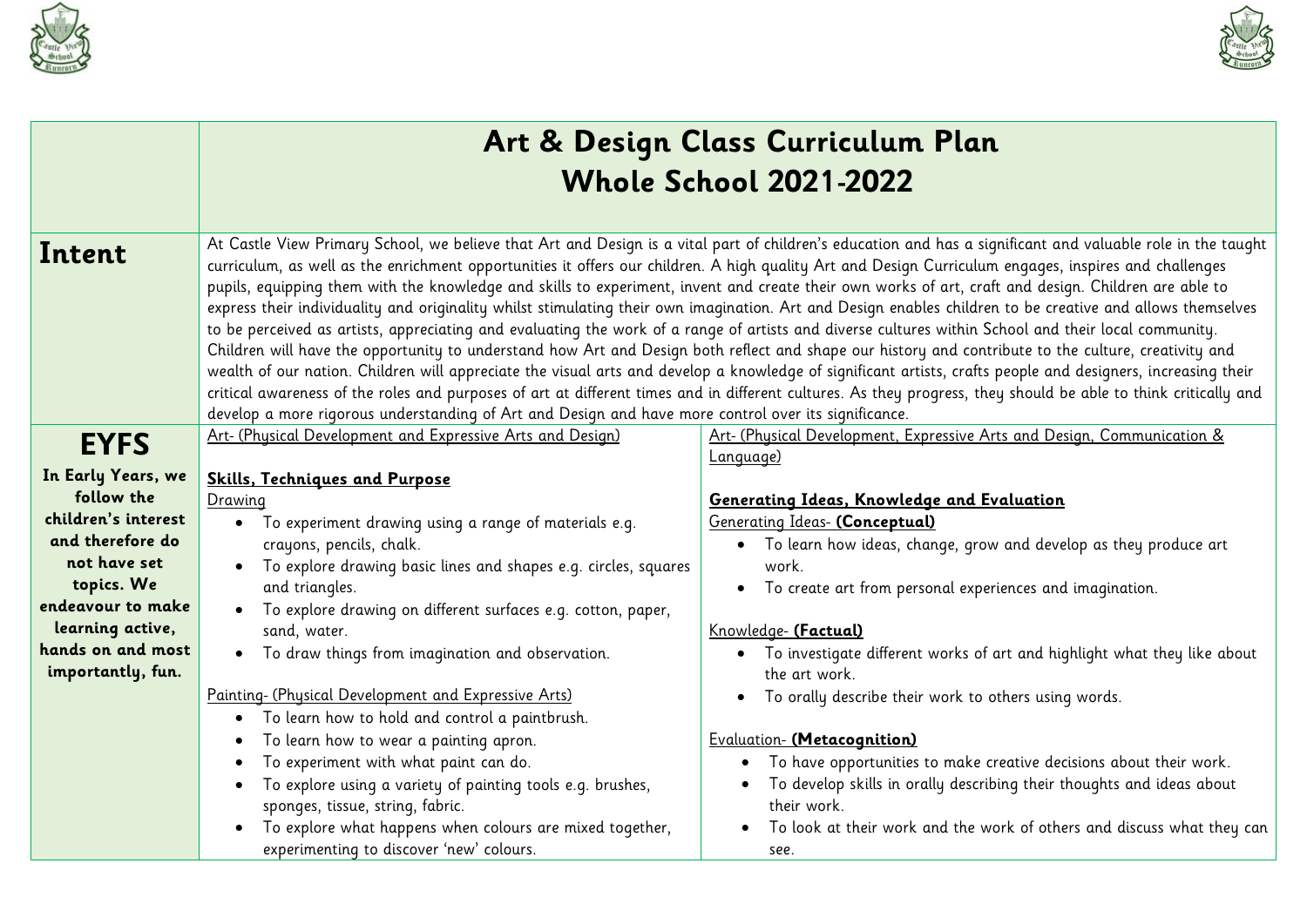



|                            | 3D form- (Physical Development and Expressive Arts)<br>· To explore using different malleable materials e.g. clay, salt-<br>dough, playdough, wire.<br>To experiment with cutting, forming and joining familiar 3D<br>shapes using scissors comfortably.                                                                                                                                                                           |  |
|----------------------------|------------------------------------------------------------------------------------------------------------------------------------------------------------------------------------------------------------------------------------------------------------------------------------------------------------------------------------------------------------------------------------------------------------------------------------|--|
|                            | · To join materials together e.g. glue, tape, staples, string.<br>Printing- (Physical Development and Expressive Arts)<br>To experiment with rubbings e.g. leaf, brick or coins.<br>To print using a variety of found objects and body parts e.g.<br>hands and feet.                                                                                                                                                               |  |
|                            | To imprint onto a range of textures e.g. newspaper, coloured<br>paper.                                                                                                                                                                                                                                                                                                                                                             |  |
|                            | Drawing: drawing, crayons, pencils, chalk, sand, water, cornflour, paint, lines, circles, squares, triangles, imagine<br>Painting: paint brush, sponge brush, paint, colour mixing<br>3D Form: malleable, materials, rolling, pinching, kneading, recyclable, joining, glue, tape, staples, string, cut, shapes, scissors, shape cutters, hole punch<br>Printing: print, rubbing, objects, pattern, hand, feet, fingers, materials |  |
|                            | <b>Sticky Knowledge:</b><br>Crayons, pencils and chalk are different drawing materials.<br>Colour mixing is when colours are mixed together to create a new colour.                                                                                                                                                                                                                                                                |  |
|                            | Paintbrushes are used to paint with.<br>Glue, tape and string can be used to join materials together.<br>An artist is someone who creates drawings and paintings.                                                                                                                                                                                                                                                                  |  |
| <b>Character</b><br>Values | Playing and exploring (Resilience): I am willing to have a go. I can show a can do attitude.<br>Active learning (Responsibility): I am proud of how I have accomplished something.<br>Creating and Thinking Critically (Expression): I can have my own ideas. I can review how well my approach worked.                                                                                                                            |  |
| Year 1<br>Retrieval        | An understanding of colour mixing.<br>An understanding that when colours are mixed together they create new colours.<br>Knowing a range of drawing tools e.g. pens, pencils, chalk<br>Knowing how to hold and use a paintbrush and apron.                                                                                                                                                                                          |  |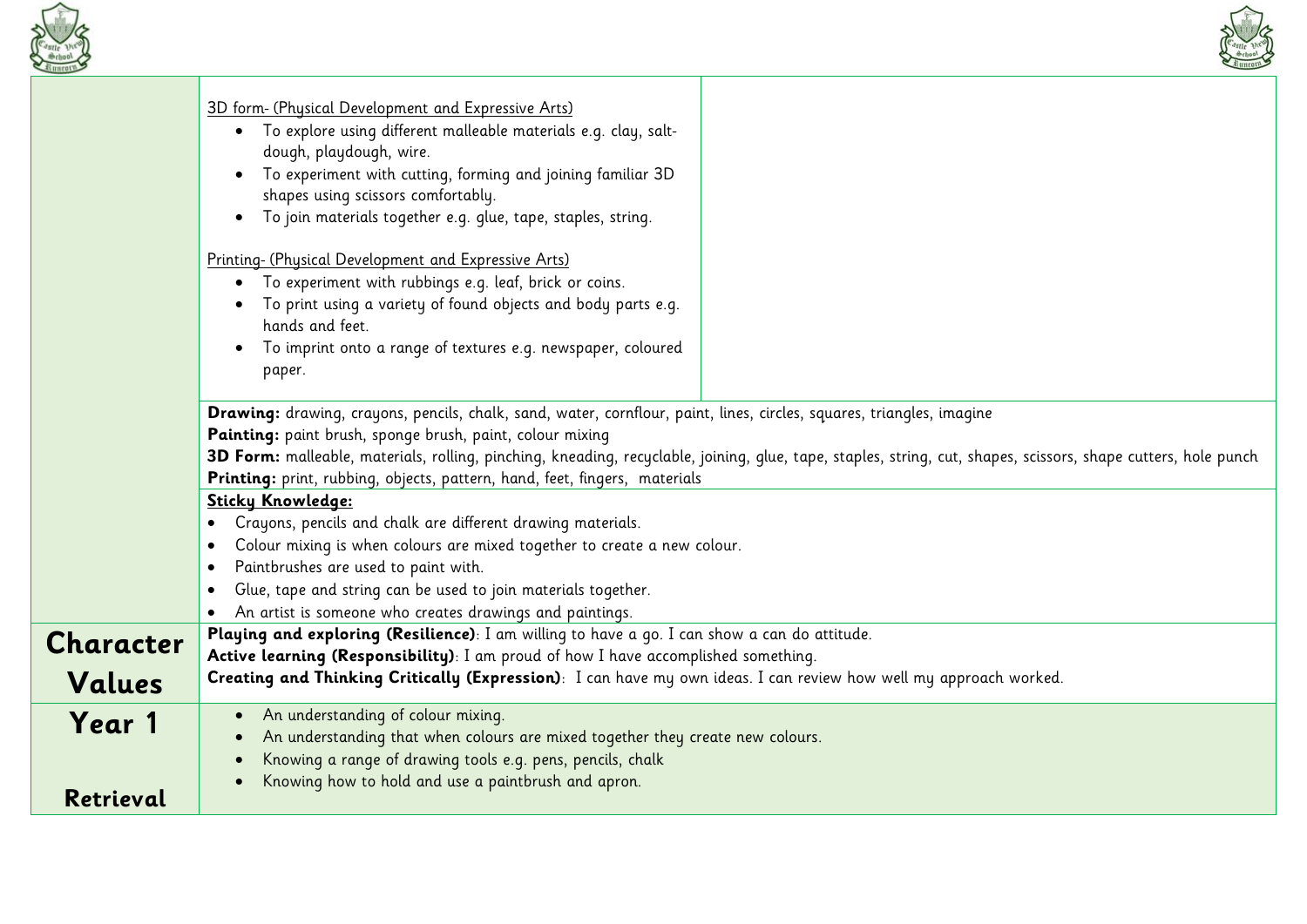



| Year 1 | <b>Skills. Techniques and Purpose</b>                                                                                                                                                                                                                                                                                                                                                                                                                                                                                                                                                                                                                                                                                                                                                                                                                                                                                                                                                                                                                                                                                                                            | Generating Ideas, Knowledge and Evaluation                                                                                                                                                                                                                                                                                                                                                                                                                                                                                                                                                                                                                                                                                                                                                                                                                                                                                                                                                                                                                                                                                                                                               |
|--------|------------------------------------------------------------------------------------------------------------------------------------------------------------------------------------------------------------------------------------------------------------------------------------------------------------------------------------------------------------------------------------------------------------------------------------------------------------------------------------------------------------------------------------------------------------------------------------------------------------------------------------------------------------------------------------------------------------------------------------------------------------------------------------------------------------------------------------------------------------------------------------------------------------------------------------------------------------------------------------------------------------------------------------------------------------------------------------------------------------------------------------------------------------------|------------------------------------------------------------------------------------------------------------------------------------------------------------------------------------------------------------------------------------------------------------------------------------------------------------------------------------------------------------------------------------------------------------------------------------------------------------------------------------------------------------------------------------------------------------------------------------------------------------------------------------------------------------------------------------------------------------------------------------------------------------------------------------------------------------------------------------------------------------------------------------------------------------------------------------------------------------------------------------------------------------------------------------------------------------------------------------------------------------------------------------------------------------------------------------------|
|        | Drawing<br>• To use and explore different drawing tools e.g. charcoal,<br>crayons, pencils, graphite sticks.<br>To develop their ability to use and apply the formal elements<br>$\bullet$<br>of line and shapes with some control when drawing e.g.<br>pencils and crayons.<br>To draw lines of different thicknesses e.g. thick and thin<br>$\bullet$<br>To begin to explore the concept of light and dark, learning<br>$\bullet$<br>how to create both values through mark making.<br>To draw for pleasure, developing an interest for things in the<br>$\bullet$<br>world around them.<br>Painting<br>• To know and explore different types of paint e.g. acrylic,<br>water-colour and powder paint.<br>To know different types of painting surfaces and experiment<br>$\bullet$<br>on these e.g. paper, card, fabrics.<br>To name the primary colours and begin to discover different<br>$\bullet$<br>colours e.g. secondary colours.<br>To develop skills in mixing paint to ensure the correct amount<br>$\bullet$<br>of paint is on the brush.<br>To begin to explore the concept of light and dark, learning<br>$\bullet$<br>how to create both values. | <b>Generating Ideas- (Conceptual)</b><br>Sketchbooks- To practise and try out ideas and techniques. To show their initial<br>thoughts and feelings. To show evidence of their take on an artist's skills and<br>techniques.<br>Develop and share ideas- To develop ideas based on an idea linked to a theme or<br>topic being studied.<br>Experiences and imagination To create art from things that have happened to<br>them, things they love or imagine.<br>Knowledge- (Factual)<br>Artists, Craftspeople and Designers- To study famous works of art. To describe<br>what they can see and what they like.<br>Formal Elements- To recognise when they use formal elements such as colour,<br>line, shape and patterns and describe how they have used them.<br>Evaluation- (Metacognition)<br>Identify similarities and differences to others' work- To have opportunities to make<br>creative decisions about their work.<br>To form opinions about their work and that of others, saying what they think<br>like and dislike about their art.<br>Make choices and decisions- To look at their work and the work of others and<br>recognise what is the same and what is different. |
|        | Textiles<br>To identify different types and textures of fabric and<br>$\bullet$<br>materials.<br>To match and sort materials according to their qualities e.g.<br>$\bullet$<br>colour, size, texture, shape.<br>To use simple methods of stitching two pieces of fabric<br>$\bullet$<br>together e.g. a running and whip stitches.<br>To know and apply ways of adding colour to textiles e.g.<br>$\bullet$<br>fabric crayons, paint.                                                                                                                                                                                                                                                                                                                                                                                                                                                                                                                                                                                                                                                                                                                            |                                                                                                                                                                                                                                                                                                                                                                                                                                                                                                                                                                                                                                                                                                                                                                                                                                                                                                                                                                                                                                                                                                                                                                                          |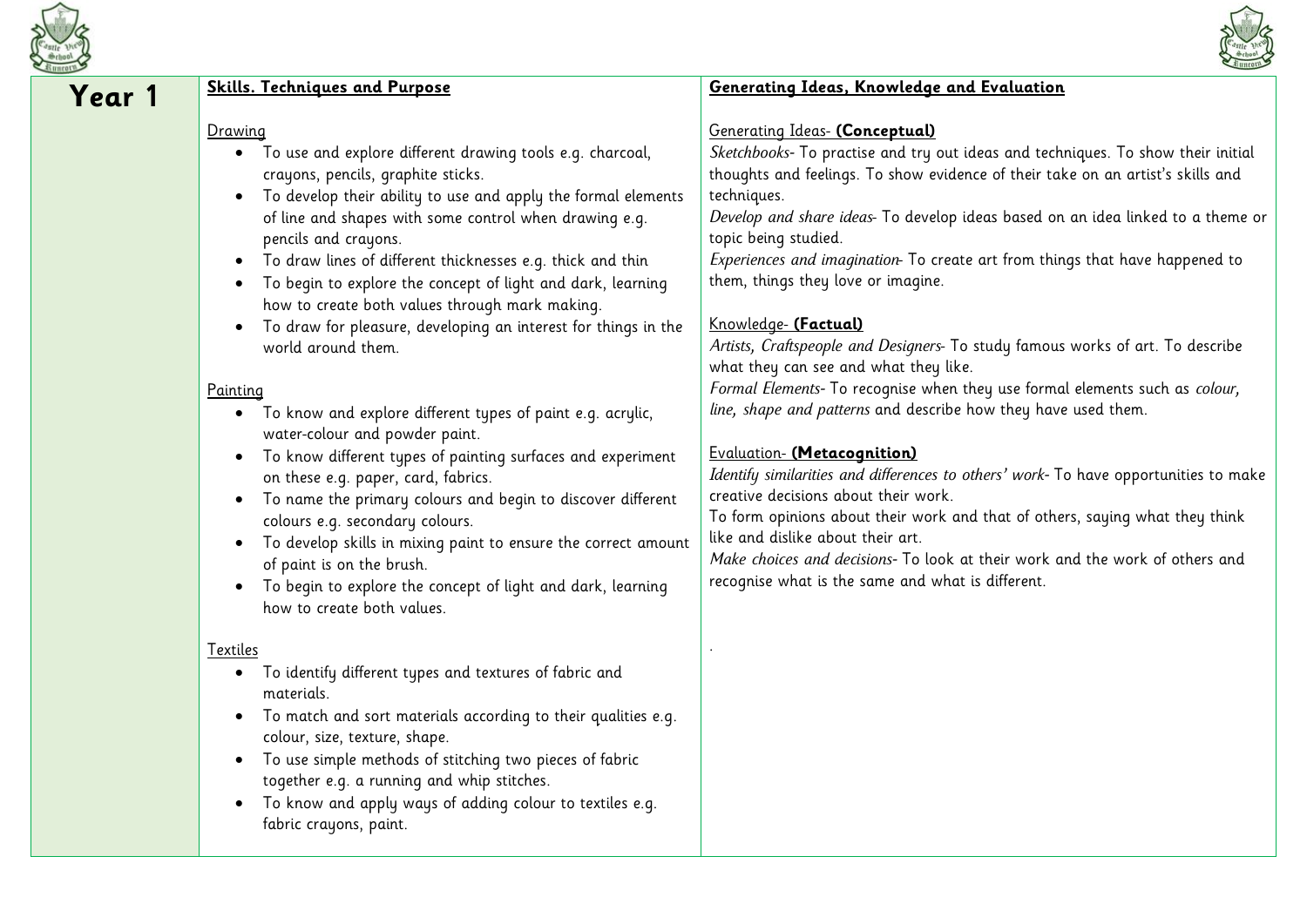



|           | Collage<br>• To sort, collect and group materials from a range of sources<br>according to their qualities e.g. shiny, soft.<br>To create images from a variety of different media e.g.<br>$\bullet$<br>photocopies, fabric, crepe paper.<br>To cut, fold, crumple and tear materials to create images.<br>$\bullet$<br>To know different ways of securing materials together.<br>$\bullet$                             |                                                                                                                                                                                                                                   |
|-----------|------------------------------------------------------------------------------------------------------------------------------------------------------------------------------------------------------------------------------------------------------------------------------------------------------------------------------------------------------------------------------------------------------------------------|-----------------------------------------------------------------------------------------------------------------------------------------------------------------------------------------------------------------------------------|
|           | Key Vocabulary:<br>Drawing: differences, similarities, tools, charcoal, pencils, crayons, line, shape, control, thick, thin, light, dark.<br>Painting: brushes, tools, primary colours, secondary colours, acrylic, poster paint, powder paint, water colour, light, dark, mixing.<br>Textiles fabric, materials, match, sort, qualities, colour, size, texture, shape, stitch, running, whip, fabric crayons, colour. |                                                                                                                                                                                                                                   |
|           | Collage: sort, collect, group qualities, media, photocopies, fabric, crepe paper, cut, fold, crumble, tear.<br>Sticky Knowledge:                                                                                                                                                                                                                                                                                       |                                                                                                                                                                                                                                   |
|           | Lines and shapes can vary in thickness.                                                                                                                                                                                                                                                                                                                                                                                |                                                                                                                                                                                                                                   |
|           | Lightness and darkness can be achieved using different forms of media e.g. pencils.                                                                                                                                                                                                                                                                                                                                    |                                                                                                                                                                                                                                   |
|           | The three primary colours are red, yellow and blue.<br>$\bullet$                                                                                                                                                                                                                                                                                                                                                       |                                                                                                                                                                                                                                   |
|           | Water colour and powder paint are two different paint types.                                                                                                                                                                                                                                                                                                                                                           |                                                                                                                                                                                                                                   |
|           | A collage is made by sticking different materials together to make a picture.                                                                                                                                                                                                                                                                                                                                          |                                                                                                                                                                                                                                   |
| Character | Responsibility- I have pride in the art work within their sketchbook.                                                                                                                                                                                                                                                                                                                                                  |                                                                                                                                                                                                                                   |
|           | Expression- I can articulate what I felt went well and how it could be improved.                                                                                                                                                                                                                                                                                                                                       |                                                                                                                                                                                                                                   |
| Values    | Resilience- I can continually try when experimenting with different art materials e.g. paints and pencils.                                                                                                                                                                                                                                                                                                             |                                                                                                                                                                                                                                   |
| Year 2    | Knowledge of the primary colours.                                                                                                                                                                                                                                                                                                                                                                                      |                                                                                                                                                                                                                                   |
|           | Knowledge of a range of drawing tools that can be used to draw and mark make.                                                                                                                                                                                                                                                                                                                                          |                                                                                                                                                                                                                                   |
| Retrieval | An idea of the terms 'light and 'dark' when sketching.<br>$\bullet$                                                                                                                                                                                                                                                                                                                                                    |                                                                                                                                                                                                                                   |
| Year 2    | <b>Skills, Techniques and Purpose</b>                                                                                                                                                                                                                                                                                                                                                                                  | Generating Ideas, Knowledge and Evaluation                                                                                                                                                                                        |
|           | Drawing<br>• To show greater skill and control when using the formal<br>elements to draw lines and geometric shapes.<br>To learn how to control the pressure of drawing materials to<br>create lighter and darker tones and marks.                                                                                                                                                                                     | Generating Ideas- (Conceptual)<br>Sketchbooks- To demonstrate their ideas using a variety of different media. To<br>use annotation to show how their ideas have progressed. To make notes to<br>show what changes they have made. |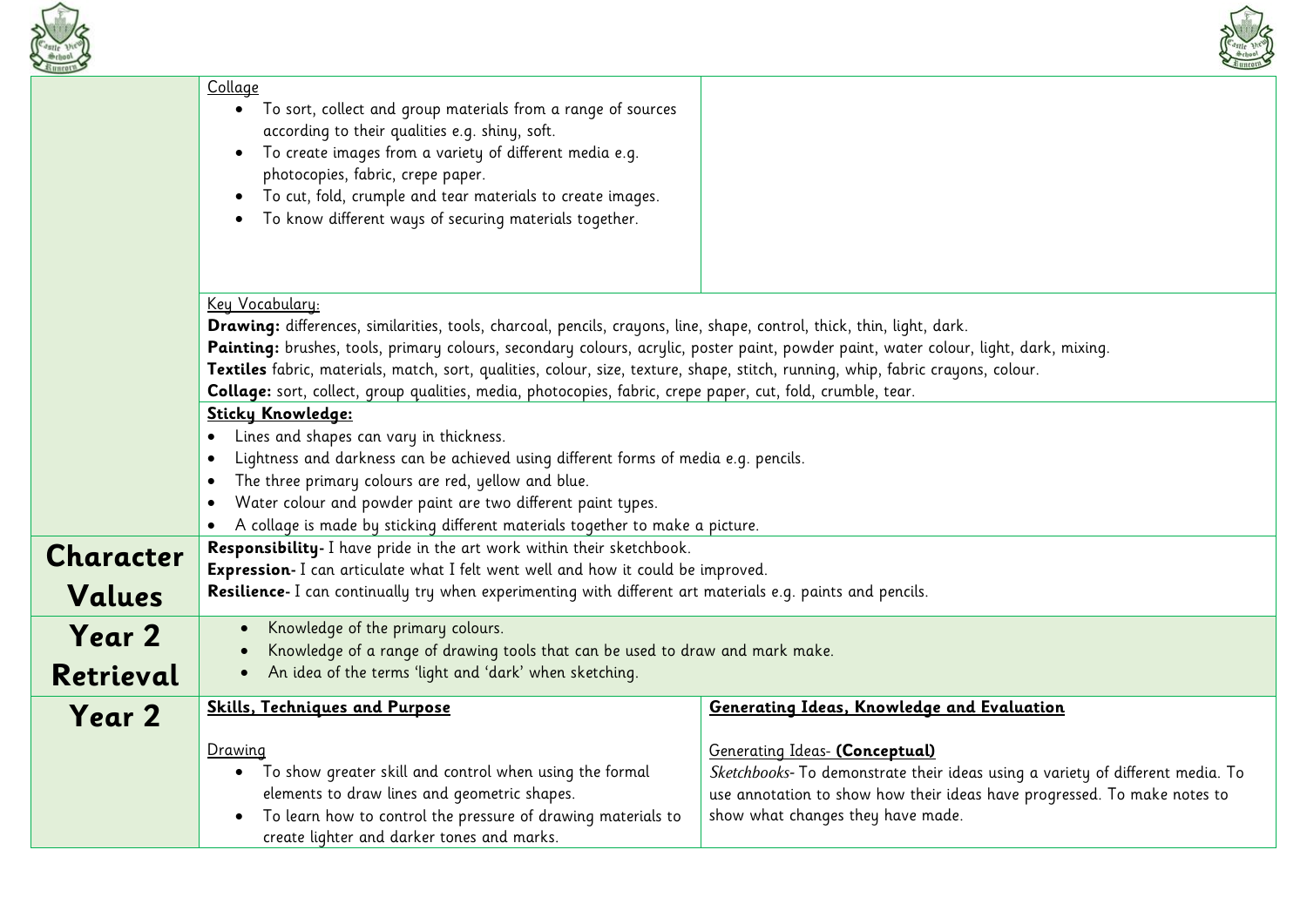



- To experiment with shading, shading areas without spaces or gaps.
- To use and learn the differences and similarities between a range of different sketching pencils (hard and soft) as well as crayons, felt-tips, charcoal etc and other materials such as wire, wool, straws etc to create expressive drawings.
- To develop a sense of what they like to drawing and learn to improve their style from a range of sources including observation and secondary sources.

#### Painting

- To identify different paintbrushes and painting equipment, knowing different methods to apply paint e.g. spray, brush.
- To develop brush control, learning to use different types of paint and painting surfaces with confidence.
- To learn to measure and mix the paint needed and apply paint sensitively with control.
- To learn to create effects such as spattering, stippling, dripping, pouring etc to paint expressively.
- To know how to use primary colours to mix and make finer variations of secondary colours.
- To understand why light colours, appear to be to us and dark objects look further away, then explore this in their art.

#### 3D form

- To join two pieces of clay together by scoring, moistening and blending surfaces.
- To impress and apply decoration to their work by producing surface patterns and textures using different tools.
- To demonstrate an understanding of how to finish work e.g. glaze, paint, polish.
- To shape, form, construct and model from observation and imagination.

*Develop and share ideas*- To begin to work over longer periods of time. To have opportunities to make choices and express their ideas about the type of art they want to make.

*Experiences and imagination*- To study the work of artists and use these elements to influence their own work.

# Knowledge- **(Factual)**

*Artists, Craftspeople and Designers*- To study famous works of art, learning how and when they were made. To describe what they can see, as well as the emotions conveyed from the art.

*Formal Elements-* To make more complex art forms using the properties of line, tone, colour, texture, pattern and shape. To describe confidently when using these in their work.

## Evaluation- **(Metacognition)**

.

*Identify similarities and differences to others' work-* To verbally describe their thoughts, ideas and intensions confidently. To discuss how they could improve their work. To offer advice to others understanding that all artists do this. *Make choices and decisions-* To look at their work and the work of others, describing what they can see including colour, line, shape, texture and pattern.

Printing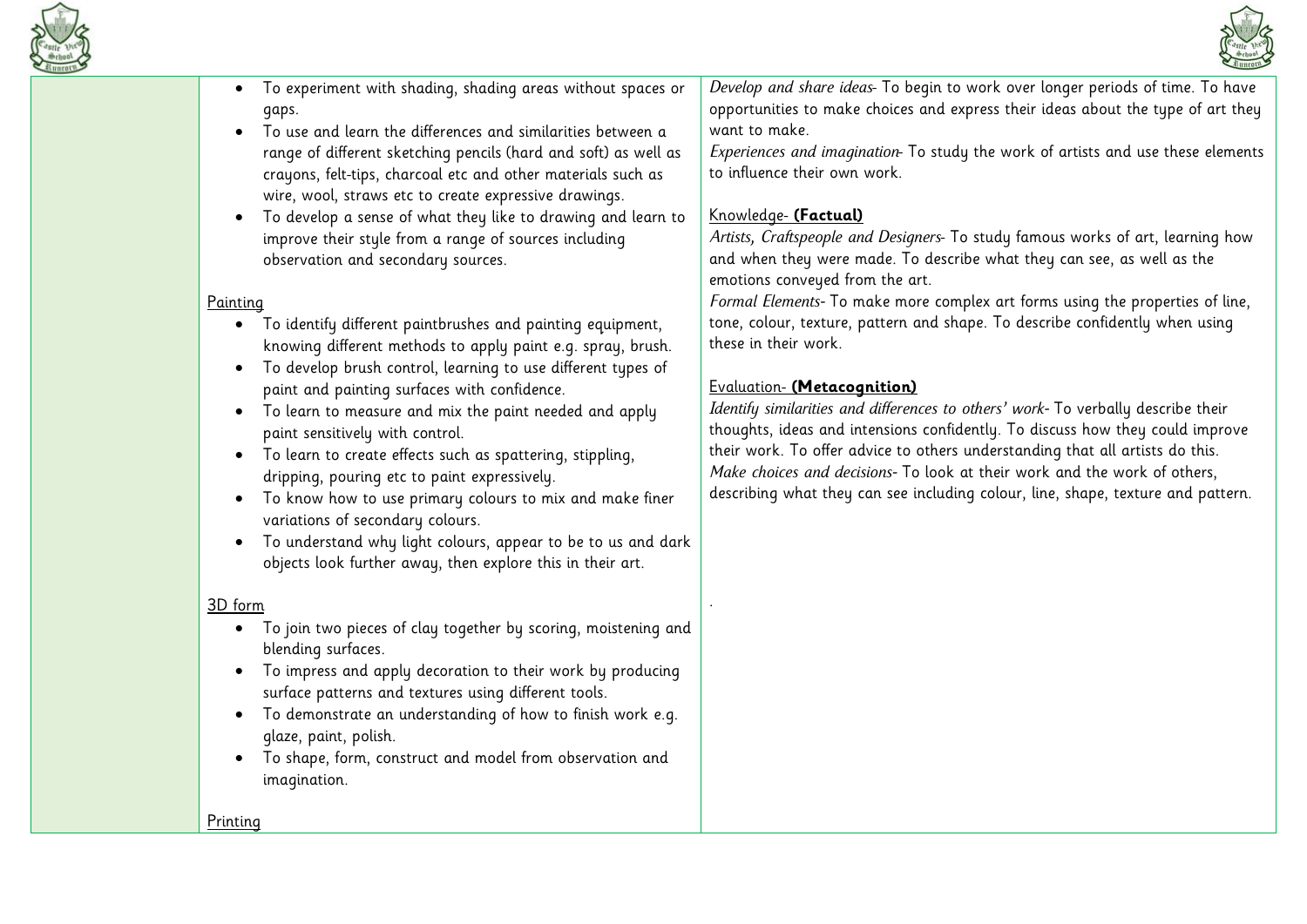



|           | To experiment with a growing range of objects (hard and soft)<br>$\bullet$                                      |                                                                                   |
|-----------|-----------------------------------------------------------------------------------------------------------------|-----------------------------------------------------------------------------------|
|           | e.g. sponge, fruit, corks.                                                                                      |                                                                                   |
|           | To experiment with Monoprinting to make prints (applying<br>$\bullet$                                           |                                                                                   |
|           | printing ink to a surface, draw into the ink and take a print).                                                 |                                                                                   |
|           | To make own relief printing blocks (adding string shapes or                                                     |                                                                                   |
|           | pieces of wood to corrugated cardboard).                                                                        |                                                                                   |
|           | To combine prints taken from different objects.                                                                 |                                                                                   |
|           |                                                                                                                 |                                                                                   |
|           | Key Vocabulary:                                                                                                 |                                                                                   |
|           | Drawing: line, shapes, control, pressure, light, dark, tones, shading, observation.                             |                                                                                   |
|           | Painting: paint brushes, paint, control, surface, measure, effects, primary, secondary, light, dark.            |                                                                                   |
|           | 3D form: clay, scoring, moistening, blending, surfaces, together, impress, apply, decoration, surface patterns. |                                                                                   |
|           | Printing: experiment, objects, Monoprinting, combine, prints, printing, transferring, image.                    |                                                                                   |
|           | Sticky Knowledge:                                                                                               |                                                                                   |
|           | Shading improves a drawing by creating a 3D effect.                                                             |                                                                                   |
|           | Different pressures made with a pencil creates different effects.                                               |                                                                                   |
|           | The 3 secondary colours are purple, orange and green.                                                           |                                                                                   |
|           | A print involves transferring an image from one surface to another.                                             |                                                                                   |
| Character | Responsibility- I have pride in the art work within their sketchbook.                                           |                                                                                   |
|           | Expression- I am curious when researching artists and use these to influence their own art work.                |                                                                                   |
| Values    | Respect and Tolerance- I can be understanding when offering advice to peers.                                    |                                                                                   |
|           | • An understanding of how to control the pressure of drawing materials.                                         |                                                                                   |
| Year 3/4  | To have experimented with some shading.                                                                         |                                                                                   |
| Retrieval | To have an idea of different paintbrushes and equipment.                                                        |                                                                                   |
|           | To know the primary colours and how to mix the secondary colours.<br>$\bullet$                                  |                                                                                   |
| Year 314  | <b>Skills, Techniques and Purpose</b>                                                                           | Generating Ideas, Knowledge and Evaluation                                        |
|           |                                                                                                                 |                                                                                   |
|           | Drawing                                                                                                         | <b>Generating Ideas- (Conceptual)</b>                                             |
|           | To identify and draw the 2D and 3D geometric shapes in<br>$\bullet$                                             | Sketchbooks- To express their feelings about various subjects and describe their  |
|           | nature and the world around them.                                                                               | likes and dislikes. To keep notes, writing explanations of their sketches and any |
|           | To create dark and light tones showing control of different                                                     | changes made. To show the knowledge and art history that they have learnt         |
|           | media e.g. pastels, charcoal, pencils.                                                                          | through exploring artists view, styles and techniques                             |
|           | To further explore shading and blend shade to create different                                                  | Develop ideas- To create art for expression, imagination and pleasure. To work    |
|           | tones and rub out rough edges to refine them.                                                                   | from memory, imagination or reimagine what they know.                             |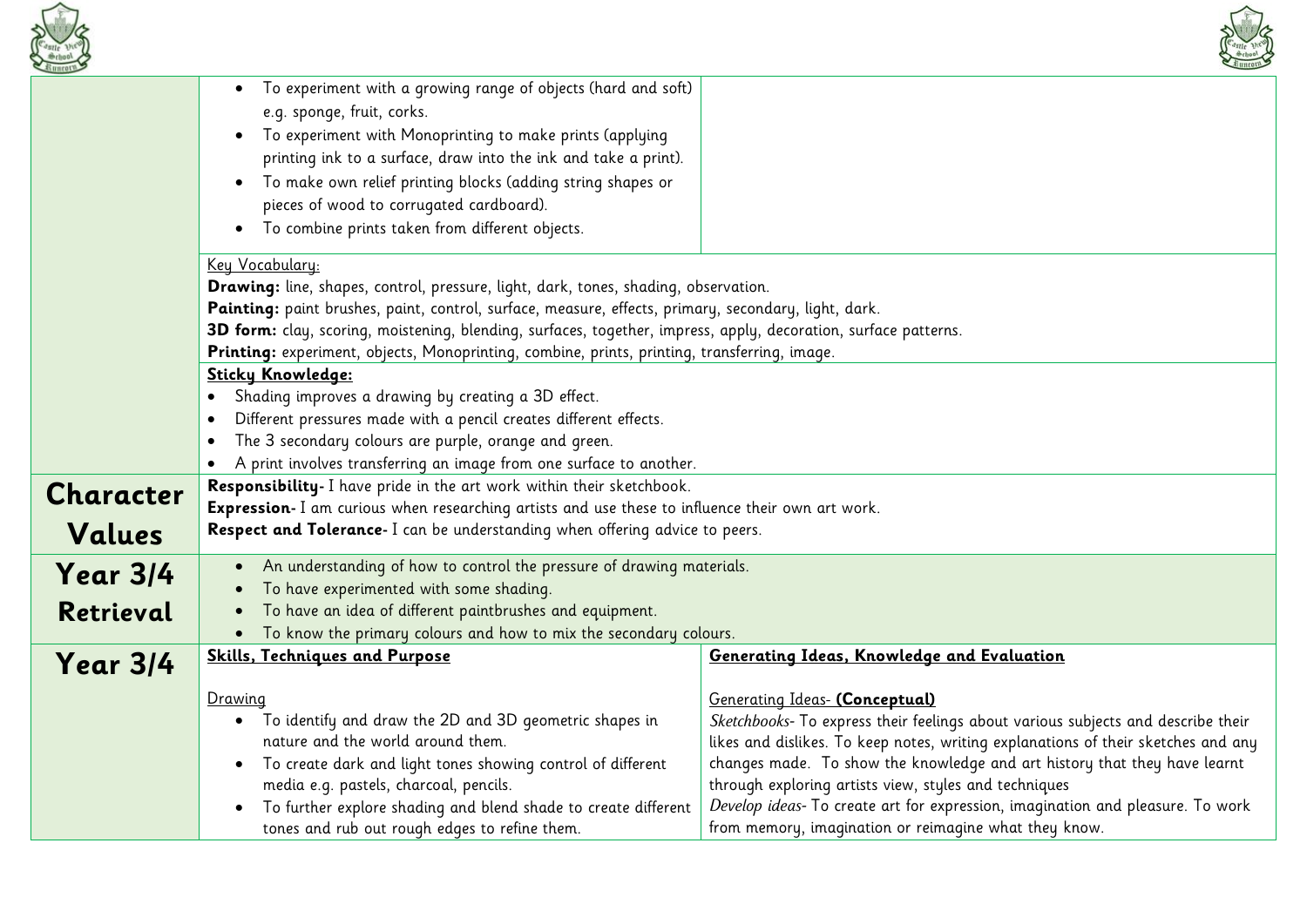



- To work with a range of media including charcoal, crayons, biro etc, knowing the similarities and differences between them and know when to select the most suitable for the task they need.
- To describe, copy and imagine how things might have looked in the past, another place of culture.

## Painting

- To paint with increasing control and precision when painting detail, lines and edges.
- To understand the different purposes different paintbrushes and painting equipment have e.g. small for detail and large for washes.
- To understand how other artists' paint, applying different elements of this to their own work.
- To understand how to paint with expression by combining traditional painting methods with unusual tools e.g. sticks, fabrics.
- To be able to mix secondary and tertiary colours to paint with and use colour, textures, lines and shapes to express ideas
- To understand how to create depth by varying tones and colours such as skies and landscapes.

#### Textiles

- To use smaller eyed needles and finer threads to stitch using more complex techniques e.g. cross stich.
- To apply decoration using beads, buttons, feathers.
- To modify fabrics and materials in different ways e.g. knotting, fraying, fringing, pulling, twisting and plaiting.
- To use stiches to develop pattern and texture to a piece.

#### **Collage**

- To experiment with overlapping and layering materials to create different effects.
- To select and arrange materials for a striking affect.

*Experiences and imagination*- To create art from things they observe, their environment and photos and then translate these into new materials.

# Knowledge- **(Factual)**

*Artists, Craftspeople, Architects and Designers*- To study significant works of art, craft, design and architecture and give personal opinions. How has this work been produced? What was the background to the art? Who made, where were the from? Why was it made?

## Evaluation- **(Metacognition)**

*Increasing understanding of intension for art-* To verbally describe their work and work of others, describing the formal elements of colour, line, texture, shape and pattern. To develop skills in orally describing their thoughts and intensions. *Awareness of choices and decisions-* To evaluate their work and work of others, giving ways to improve. To offer confidence and praise to others. To understand what they need to improve on and that all artists do this.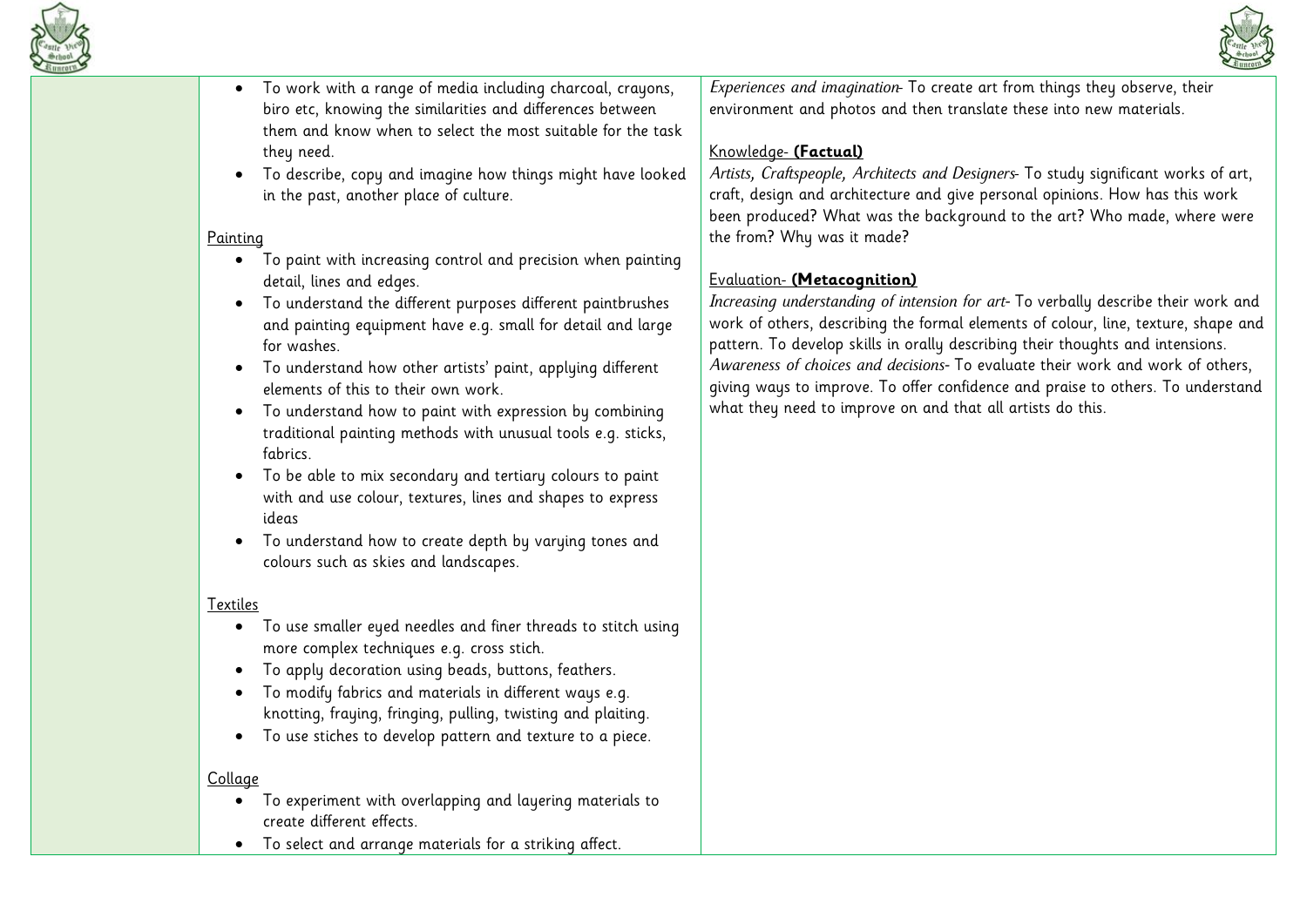



| $45$ lintory                 |                                                                                                                                                                                                                                                                                                                                                                                                                                                                                                                                                                                                                                                                               |                                                                                                                                                                                                                                                                                                                                                                                                                                                                                                                                                                                                                                                                                                                                                       |
|------------------------------|-------------------------------------------------------------------------------------------------------------------------------------------------------------------------------------------------------------------------------------------------------------------------------------------------------------------------------------------------------------------------------------------------------------------------------------------------------------------------------------------------------------------------------------------------------------------------------------------------------------------------------------------------------------------------------|-------------------------------------------------------------------------------------------------------------------------------------------------------------------------------------------------------------------------------------------------------------------------------------------------------------------------------------------------------------------------------------------------------------------------------------------------------------------------------------------------------------------------------------------------------------------------------------------------------------------------------------------------------------------------------------------------------------------------------------------------------|
|                              | To work on a range of different scales.<br>To create texture by perforating, curling and scoring paper.<br>To use mosaic and montage techniques.                                                                                                                                                                                                                                                                                                                                                                                                                                                                                                                              |                                                                                                                                                                                                                                                                                                                                                                                                                                                                                                                                                                                                                                                                                                                                                       |
|                              | Key Vocabulary:<br>Drawing: 2D shape, 3D shape, dark, light, tone, media, shade, blend, culture.<br>Painting: lines, detail, edges, control, precision, artist, expression, traditional, secondary colours, tertiary colours.<br>Collage: overlapping, layering, striking effect, scales, texture, curling, perforating, scoring, mosaic, montage<br><b>Sticky Knowledge:</b><br>Tertiary colours are made by mixing equal parts of one primary colour and one secondary colour.<br>$\bullet$<br>Materials and fabrics can be changed through dyeing, knotting, fraying and twisting.<br>$\bullet$<br>Layering involves placing materials on top of one another.<br>$\bullet$ | Textiles: needles, threads, stitch, cross-stitch, decoration, modifying, knotting, fraying, fringing, pulling, twisting, plaiting, pattern, textiles, weaving, dye                                                                                                                                                                                                                                                                                                                                                                                                                                                                                                                                                                                    |
| <b>Character</b><br>Values   | Perforating, curling and scoring paper creates texture.<br>Responsibility- I have pride in the art work within their sketchbook.<br>Expression- I can create art from my curiosity and imagination. I can be inspired by other artists.<br>Respect and Tolerance- I can praise others when celebrating their art work.                                                                                                                                                                                                                                                                                                                                                        |                                                                                                                                                                                                                                                                                                                                                                                                                                                                                                                                                                                                                                                                                                                                                       |
| <b>Year 4/5</b><br>Retrieval | An understanding of tones- dark and light tones.<br>$\bullet$<br>To know some similarities and differences between drawing equipment and when to use them.<br>An understanding of the different purposes different paintbrushes have.<br>To be able to mix some secondary colours.                                                                                                                                                                                                                                                                                                                                                                                            |                                                                                                                                                                                                                                                                                                                                                                                                                                                                                                                                                                                                                                                                                                                                                       |
| <b>Year 4/5</b>              | <b>Skills, Techniques and Purpose</b><br>Drawing<br>• To accurately identify and render 2D and 3D geometric<br>shapes when drawing from observation or second hand<br>sources.<br>To begin to become aware of proportion, scale and order<br>within their own and others work.<br>To show control in line and shading with a variety of drawing<br>tools and describing shape, form, light and shade.<br>To explore different styles of drawing e.g. graphic (cartoon),<br>realistic (portrait), abstract (fine art).                                                                                                                                                         | Generating Ideas, Knowledge and Evaluation<br>Generating Ideas- (Conceptual)<br>Sketchbooks- To keep notes, writing explanations of how they might develop<br>their work. To use their sketch book to express personal feelings about various<br>subjects and adapt and improve original ideas. To use annotations to show what<br>further changes they would make. To show the knowledge and art history that<br>they have learnt through exploring artists view, styles and techniques.<br>Develop ideas- To produce original and unique art work with increasing<br>autonomy over choice and decision making.<br>Experiences and imagination- To begin to take risks when trying out materials,<br>investigate and explore the properties of them. |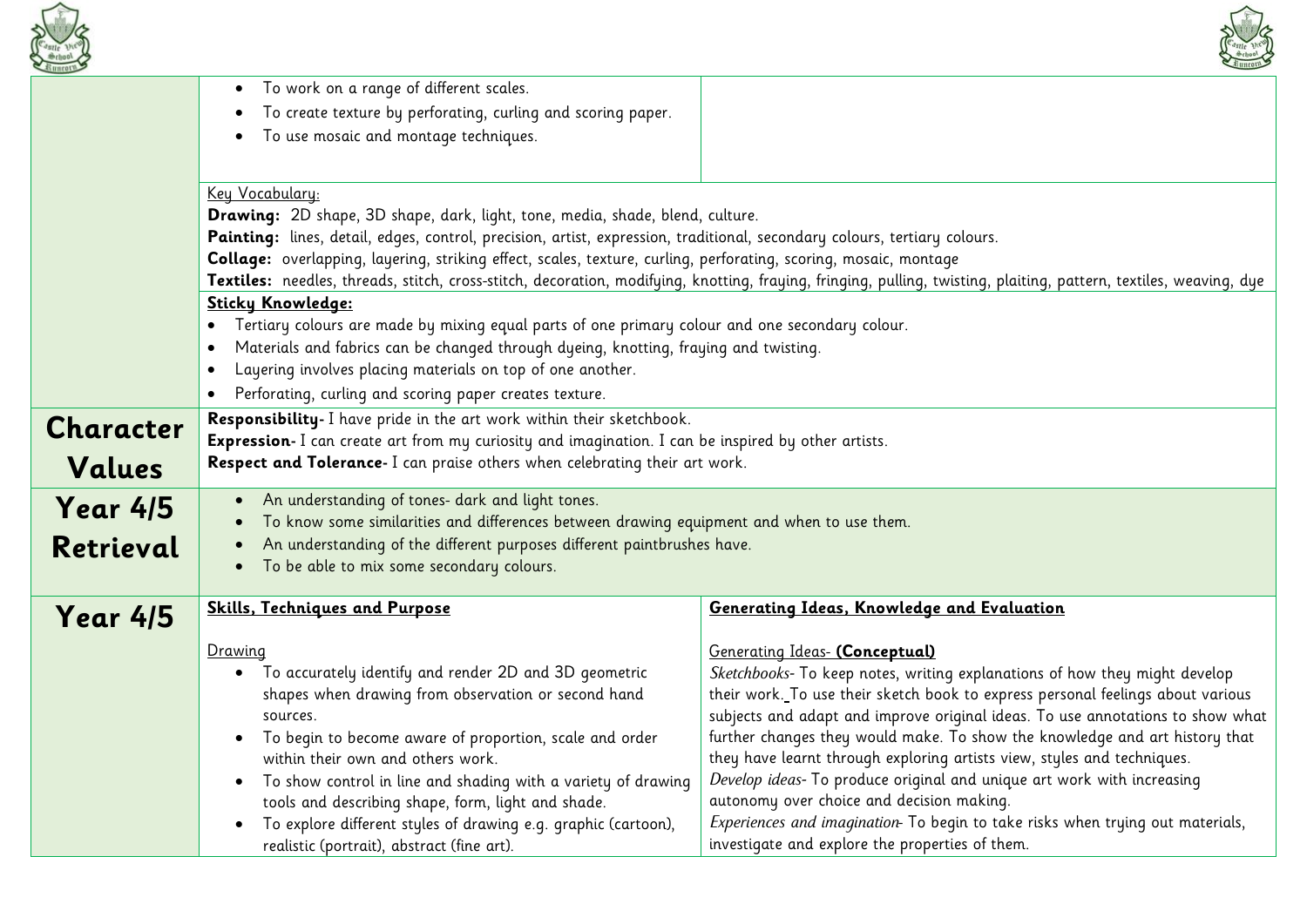



• To visualise their thoughts, feelings and memories and express the experiences they have had in their drawings, describing, copying and imagining other places, cultures and peoples past and present.

## **Painting**

- To paint with sensitivity and control, more accurately applying the correct amounts of paint to the surface.
- To use different types of paint such as poster paint, acrylic and to know when to use these paints including their properties.
- To experiment with colour, texture, line, shape & composition to express mood and feelings when painting.
- To understand how colour has dark and light values and how colour can be used to make colours lighter or darker.
- To understand how to manipulate light and shade for dramatic effect.

#### 3D form

- To use pinch, slab and coil techniques to produce 3D forms.
- To decorate or finish work with appropriate textures, patterns and colours.
- To choose appropriate finishing techniques e.g. painting, glazing and polishing.
- To know how to create an armature made from wire to model over and around.

## Printing

- To create a detailed polystyrene/foam printing tile.
- To experiment with over-printing motifs and colour.
- To work into their prints with different media (overlaying) e.g. pastels, collage, stitching.
- To experiment with screen printing.
- To look carefully at the methods, they use and make decisions about the effectiveness of their printing method.

# Knowledge- **(Factual)**

*Artists, Craftspeople, Architects and Designers*- To study significant works of art looking at the content (describe the art), process (when and how was it made, what materials were used), formal elements (line, tone, colour, shape etc) and mood (what emotions does the work convey).

# Evaluation- **(Metacognition)**

*Increasing understanding of intension for art-* To fairly appraise their own work and understand how to improve it. To accept criticism from other pupils. To understand that sometimes this process leaves us with some doubt and uncertainty.

*Awareness of choices and decisions-* To make careful and considerate judgements about own and others work. To use evaluation to understand what they should improve on.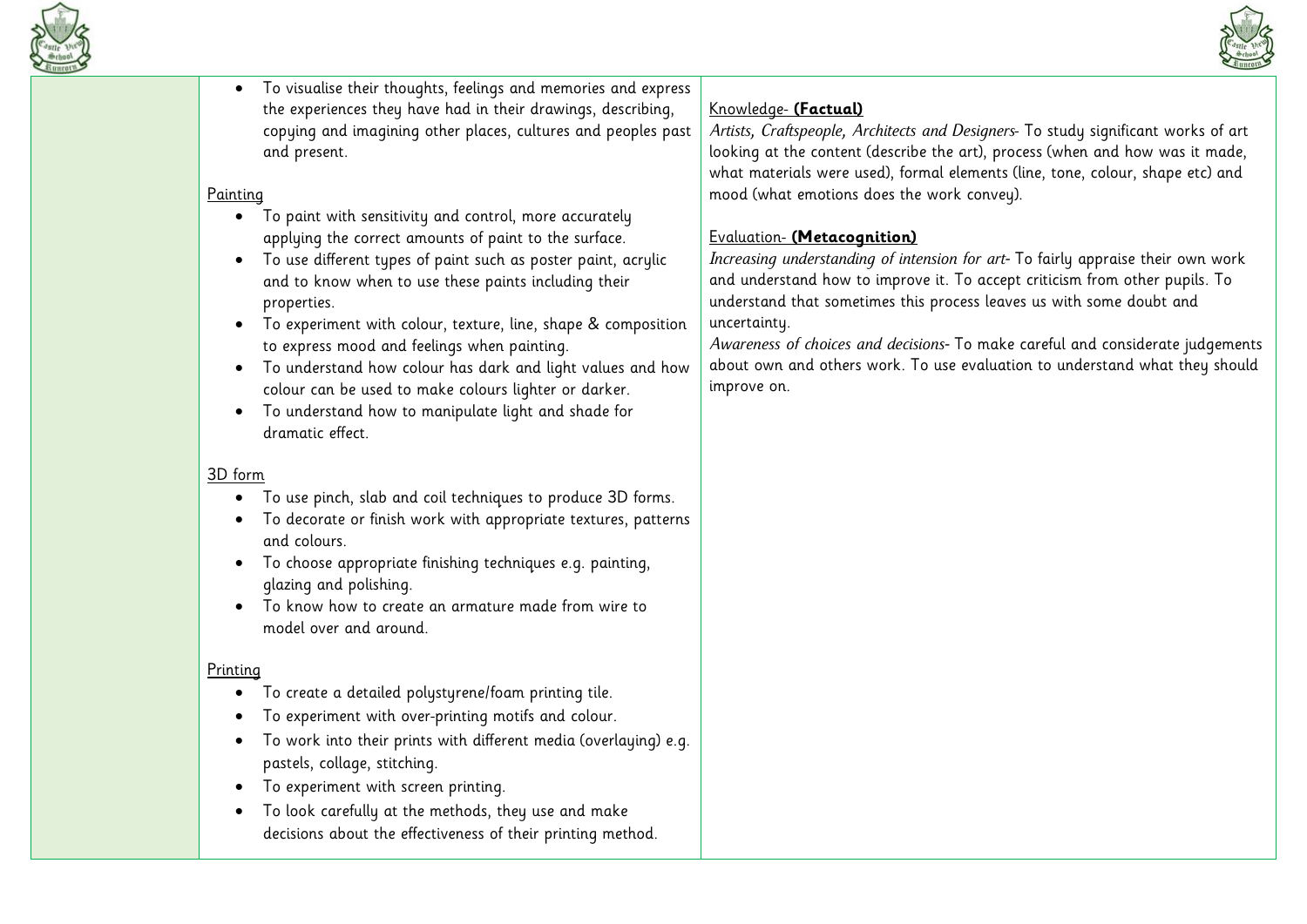



| Buncorn >       |                                                                                                                                                | ATHIO                                                                                                                              |
|-----------------|------------------------------------------------------------------------------------------------------------------------------------------------|------------------------------------------------------------------------------------------------------------------------------------|
|                 | Key Vocabulary:                                                                                                                                |                                                                                                                                    |
|                 | Drawing: 2D, 3D, observation, second hand sources, proportion, scale, order, line, shading, form, graphic, realistic, abstract, past, present. |                                                                                                                                    |
|                 | Painting: sensitivity, control, poster, acrylic, texture, colour, line, shape, composition, light, shade, dramatic.                            |                                                                                                                                    |
|                 | Printing: printing tile, over-printing, motif, media, screen printing.                                                                         |                                                                                                                                    |
|                 | 3D Form: pinch, slab, coil, 3D form, texture, decorate, pattern, colour, armature, wire.                                                       |                                                                                                                                    |
|                 | Sticky Knowledge:                                                                                                                              |                                                                                                                                    |
|                 | Scale refers to the size of one object (a whole) in relation to other objects (another whole).                                                 |                                                                                                                                    |
|                 | Proportion refers to the relative size of parts of a whole (elements within an object).<br>$\bullet$                                           |                                                                                                                                    |
|                 | Pinching, slabbing and coiling are all techniques used with clay.<br>$\bullet$                                                                 |                                                                                                                                    |
|                 | A motif is a recurring pattern or theme that appears in a work of art.                                                                         |                                                                                                                                    |
| Character       | Responsibility- I have pride in the art work within their sketchbook.                                                                          |                                                                                                                                    |
|                 | Expression- I can produce original and unique art work with increasing autonomy over choice and decision making.                               |                                                                                                                                    |
| and             | Respect and Tolerance- I can make careful and considerate judgements about my own and others work being sensitive to others feelings and       |                                                                                                                                    |
|                 | thoughts.                                                                                                                                      |                                                                                                                                    |
| Values          |                                                                                                                                                |                                                                                                                                    |
| <b>Year 5/6</b> | An understanding of proportion when drawing.<br>$\bullet$                                                                                      |                                                                                                                                    |
|                 | To show control in drawing using different tools.                                                                                              |                                                                                                                                    |
| Retrieval       | To paint with more sensitivity and control.                                                                                                    |                                                                                                                                    |
|                 | To express mood and feelings when painting.<br>$\bullet$                                                                                       |                                                                                                                                    |
|                 | An understanding of colour having dark and light values.<br>$\bullet$                                                                          |                                                                                                                                    |
| <b>Year 5/6</b> | <b>Skills, Techniques and Purpose</b>                                                                                                          | Generating Ideas, Knowledge and Evaluation                                                                                         |
|                 |                                                                                                                                                |                                                                                                                                    |
|                 | Drawing                                                                                                                                        | Generating Ideas- (Conceptual)                                                                                                     |
|                 | To draw with increasing confidence and develop their own<br>$\bullet$                                                                          | Sketchbooks- To make reference to the methods and skills they have used in their                                                   |
|                 | personal style.                                                                                                                                | art work or art work of others. To present their research on artists and link to                                                   |
|                 | To blend tones from light to dark smoothly.                                                                                                    | how this has impacted upon the work they created. To reflect on their work and                                                     |
|                 | To apply one- point perspective within their art work.                                                                                         | other children's work and its meaning and purpose. To show how they have                                                           |
|                 | To control the amount of force and pressure when drawing to                                                                                    | compared and discussed ideas with others.                                                                                          |
|                 | understand the difference between sketching and rendering                                                                                      | Develop ideas- To make art from nature, their environment, still life or from                                                      |
|                 | more deliberate marks.                                                                                                                         | photos they have taken. To make art from their future aspirations, their fears,                                                    |
|                 | To draw from a range of purposes, thinking, designing,<br>$\bullet$                                                                            | hopes and dreams.                                                                                                                  |
|                 | creating, realising and imagining.                                                                                                             | Experiences and imagination To use materials with increasing spontaneity,<br>experimenting and taking risks over choices of media. |
|                 | To find and know artists' drawings they like and appreciate                                                                                    |                                                                                                                                    |
|                 | to influence their own drawing style.                                                                                                          | Knowledge- (Factual)                                                                                                               |
|                 |                                                                                                                                                |                                                                                                                                    |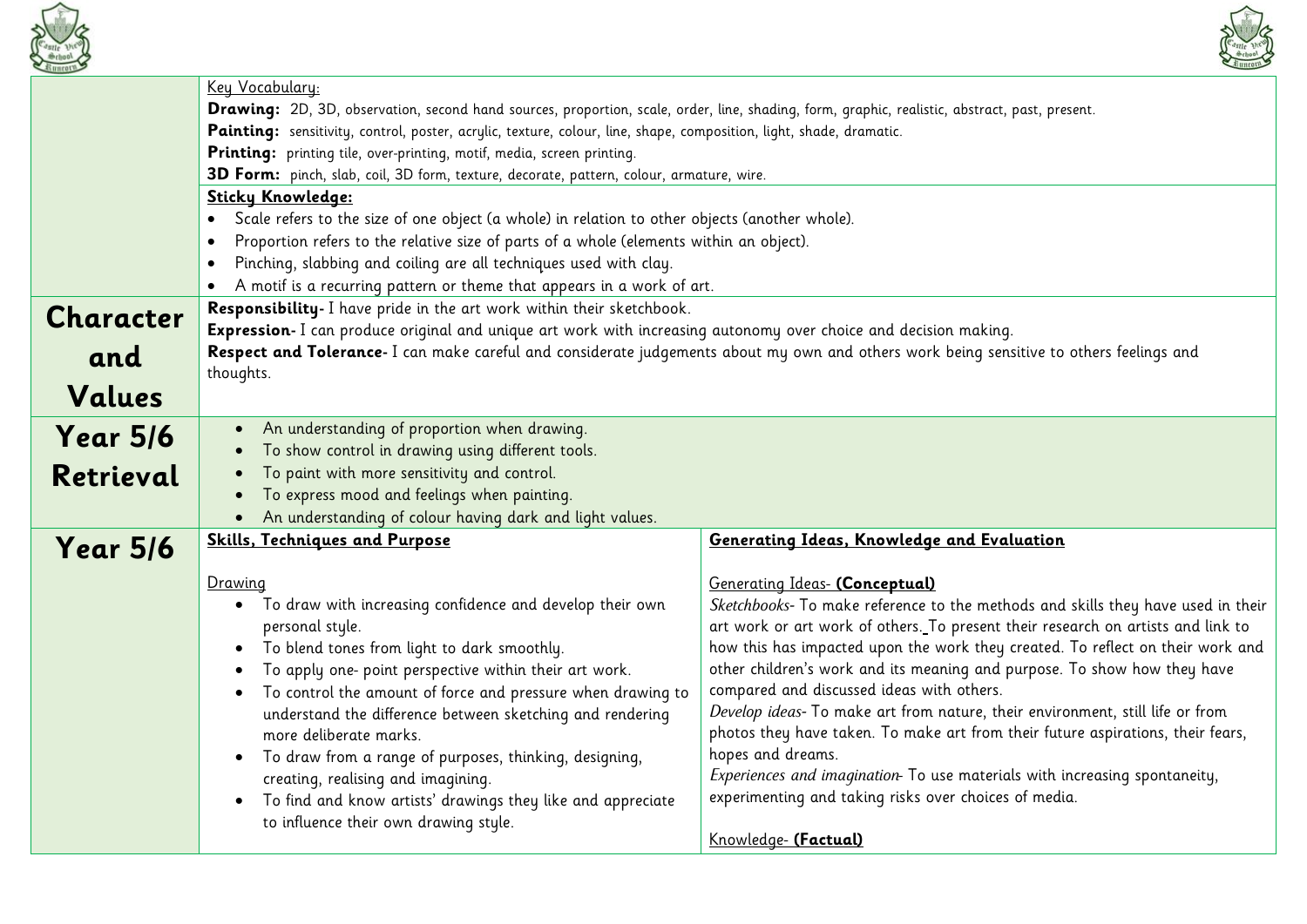

#### Painting



- To paint with confidence, precision and accuracy showing 3D form, depth, distance, colour and tone.
- To know how to control the amount of paint as well as water they need to preserve the finer details.
- To know and understand what paint to use for what effect e.g. landscapes.
- To know and understand colour relationships such as complementary colours and harmonious colours exploring these.
- To learn that lighter and darker colours can be added to create tints and shades instead of black and white.

#### Textiles

- To experiment with using wax resist and batik techniques.
- To use different stitches creatively to produce different patterns and textures e.g. running, whip, cross stitch.
- To embellish work using a variety of techniques including drawing, painting, printing on top of textual work.

## Collage

- To mix textures e.g. rough and smooth, plain and patterned.
- To add collage to a painted, drawn or printed background.
- To combine materials and visual elements to represent mood, ideas and emotions.
- To use a range of media e.g. crayons, fabrics, paper.
- To embellish and add layers to create complexity to their work.

# Key Vocabulary:

**Drawing:** style, tones, perspective, force, pressure, rendering, designing, creating, realising, imagining. Painting: precision, accuracy, depth, distance, colour, tone, complementary colour, harmonious colours. **Collage:** texture, mood, ideas, emptions, embellish, media, layers **Textiles:** wax resist, batik, 3D weaving, running stitch, cross- stitch, whip stitch, embellish

*Artists, Craftspeople, Architects and Designers*- To study significant works of art looking at the content (describe the art), process (when and how was it made, what materials were used), formal elements (line, tone, colour, shape etc) and mood (what emotions does the work convey). To use what they have learnt from their artists' studies to produce original work.

## Evaluation- **(Metacognition)**

*Increasing understanding of intension for art-* To develop greater knowledge about the role of art in society and the vocations that can be gained through art.

*Awareness of choices and decisions-* To understand that the making process is difficult and pupils should not be too self- critical or compare their work to others at their own expense. To fairly appraise their own work and others work.